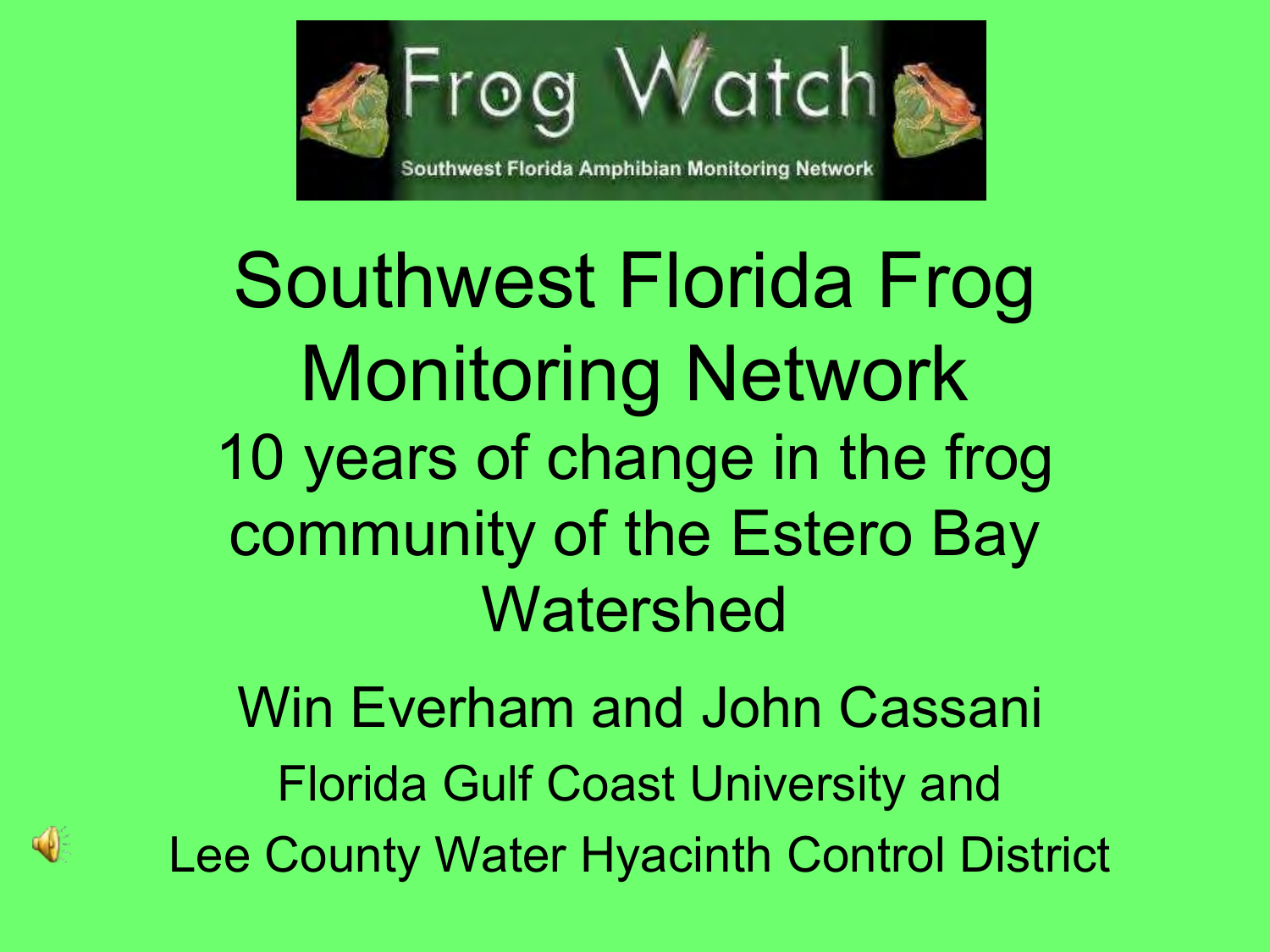### Frogs – canaries in the coal mine







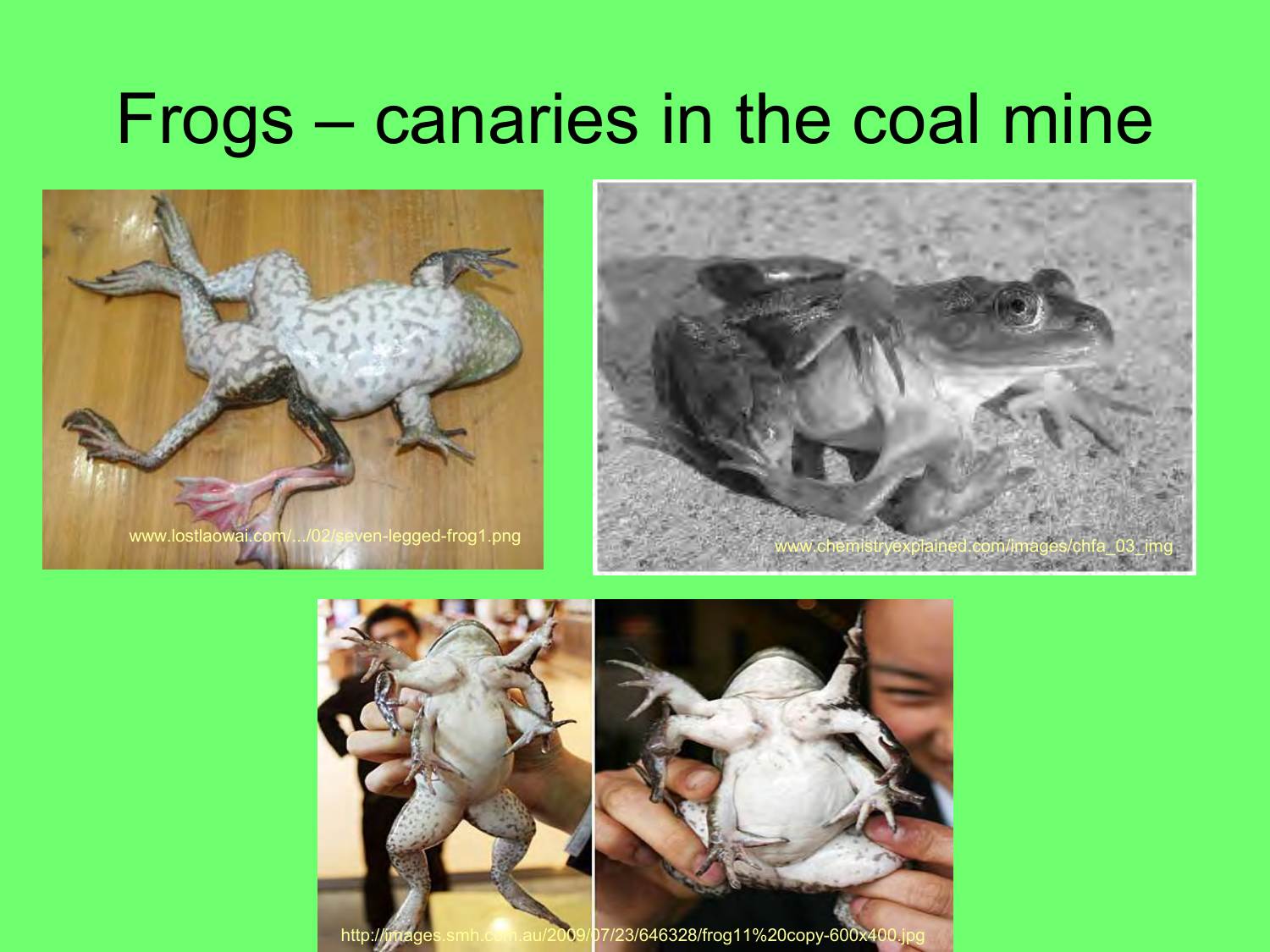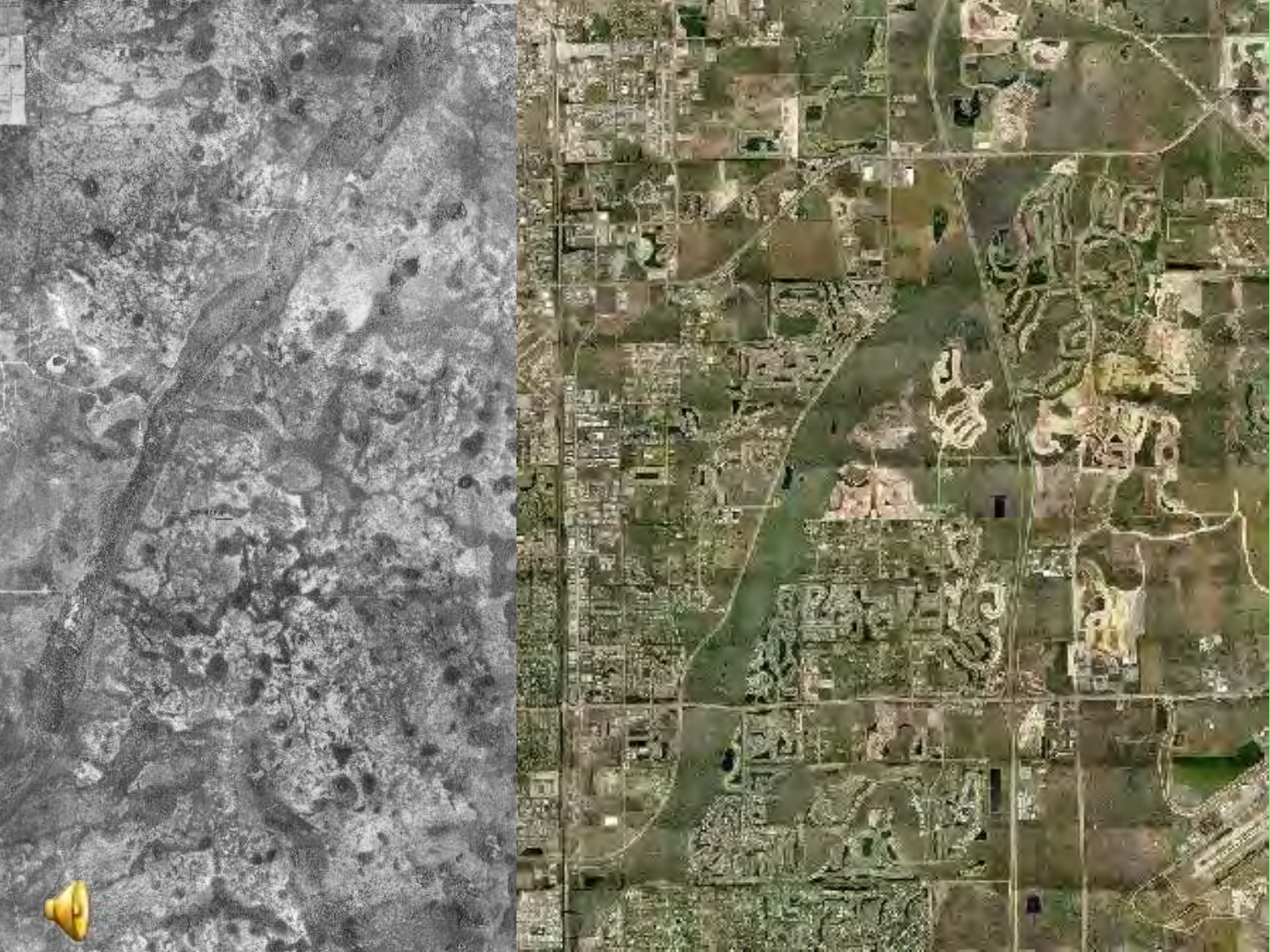### Frog Watch – Southwest Florida Amphibian Monitoring Network

- started in 2000
- John Cassani and Ellen Lindblad
- over 100 volunteers
- supported by Charlotte Harbor National Estuary Program
- Frog Watch http://frogwatch.net/
- North American Amphibian Monitoring Program <http://www.pwrc.usgs.gov/naamp/>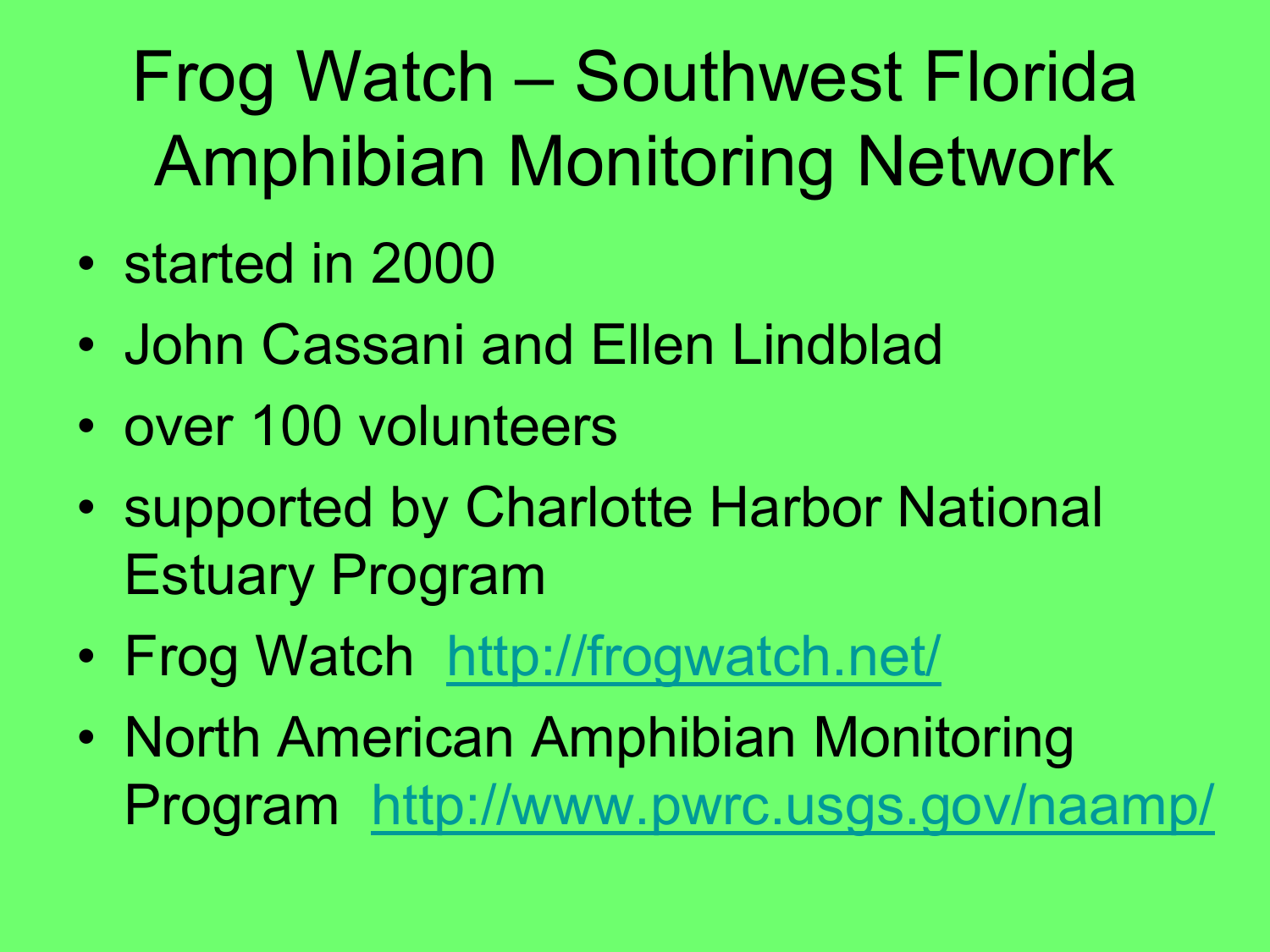## Protocol

- sampling
- route
- environmental factors
- calls





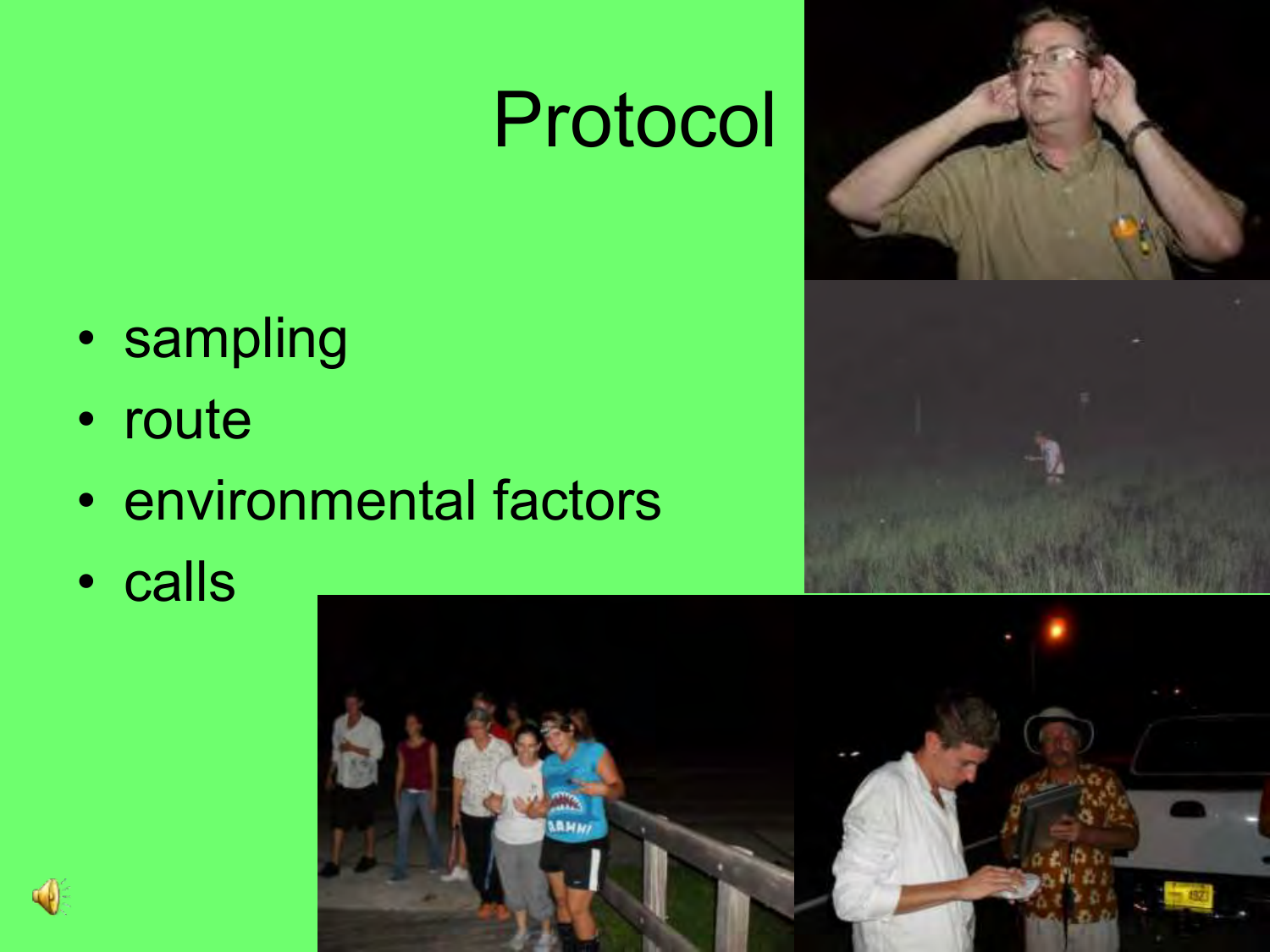#### Percent change in average call intensity

#### 2000 and 2004 Routes CH-1, L-2, L-4, L-5, L-6, L-7

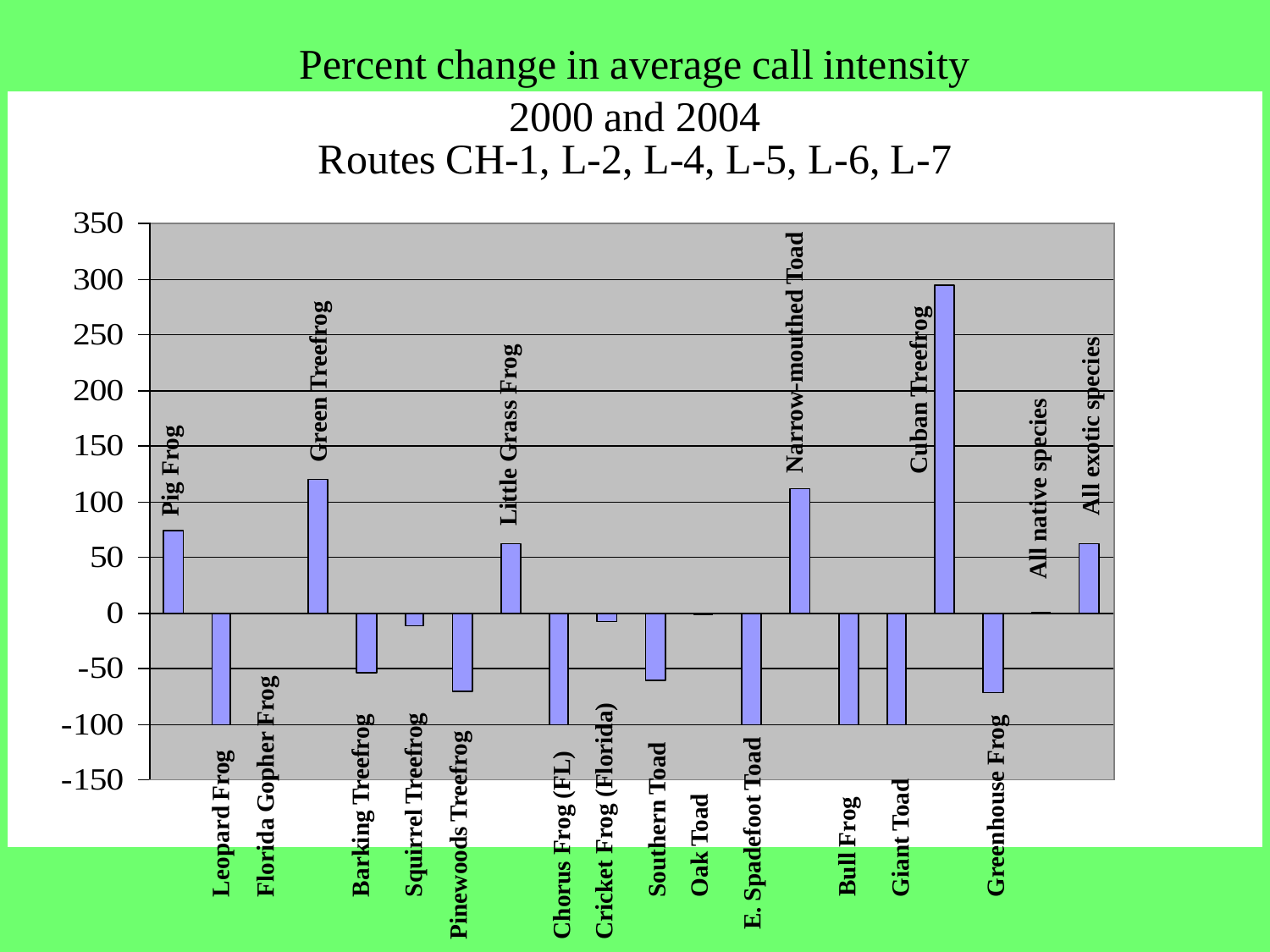# Polar Ordination of 2000 and 2004 data

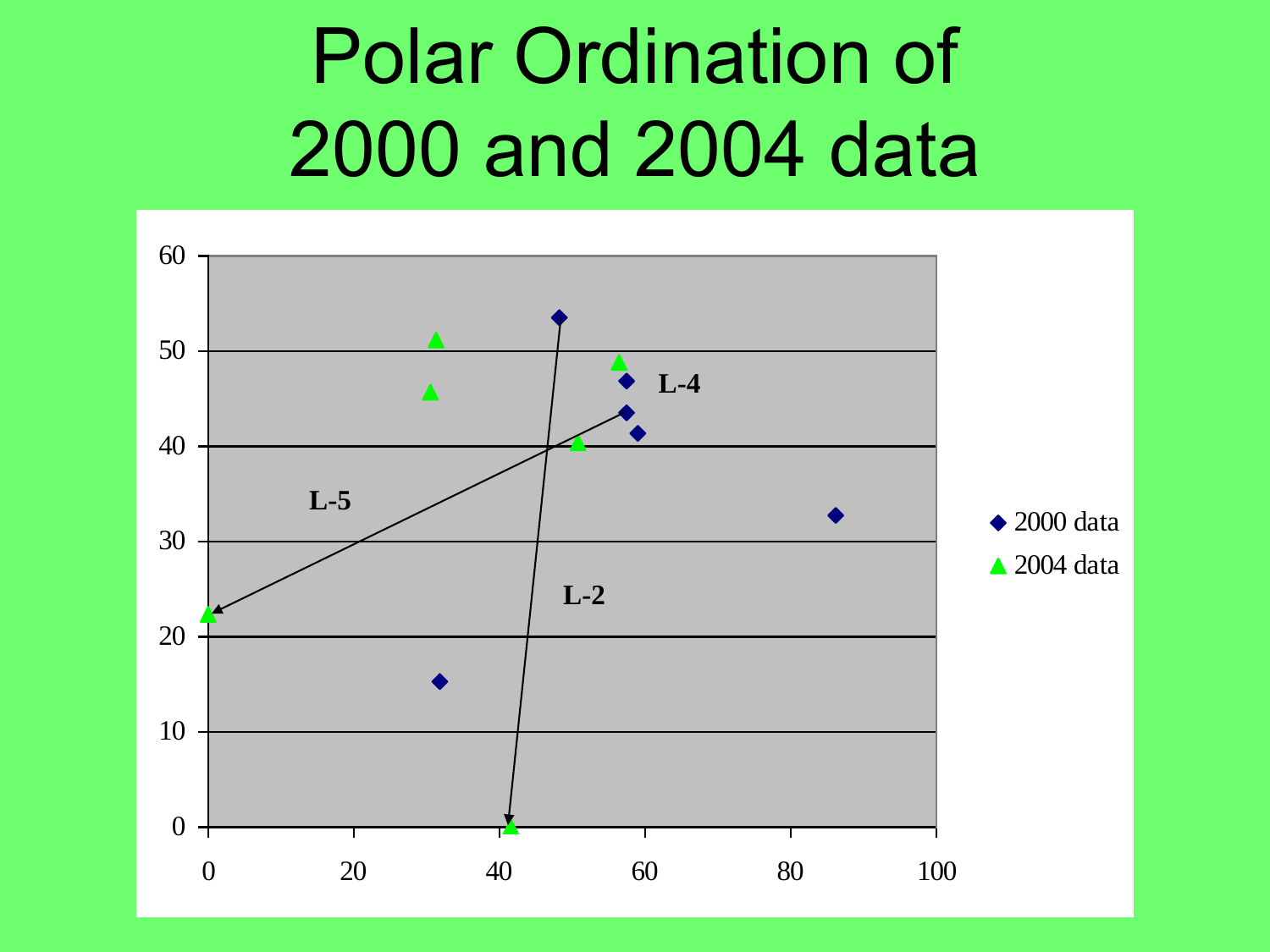







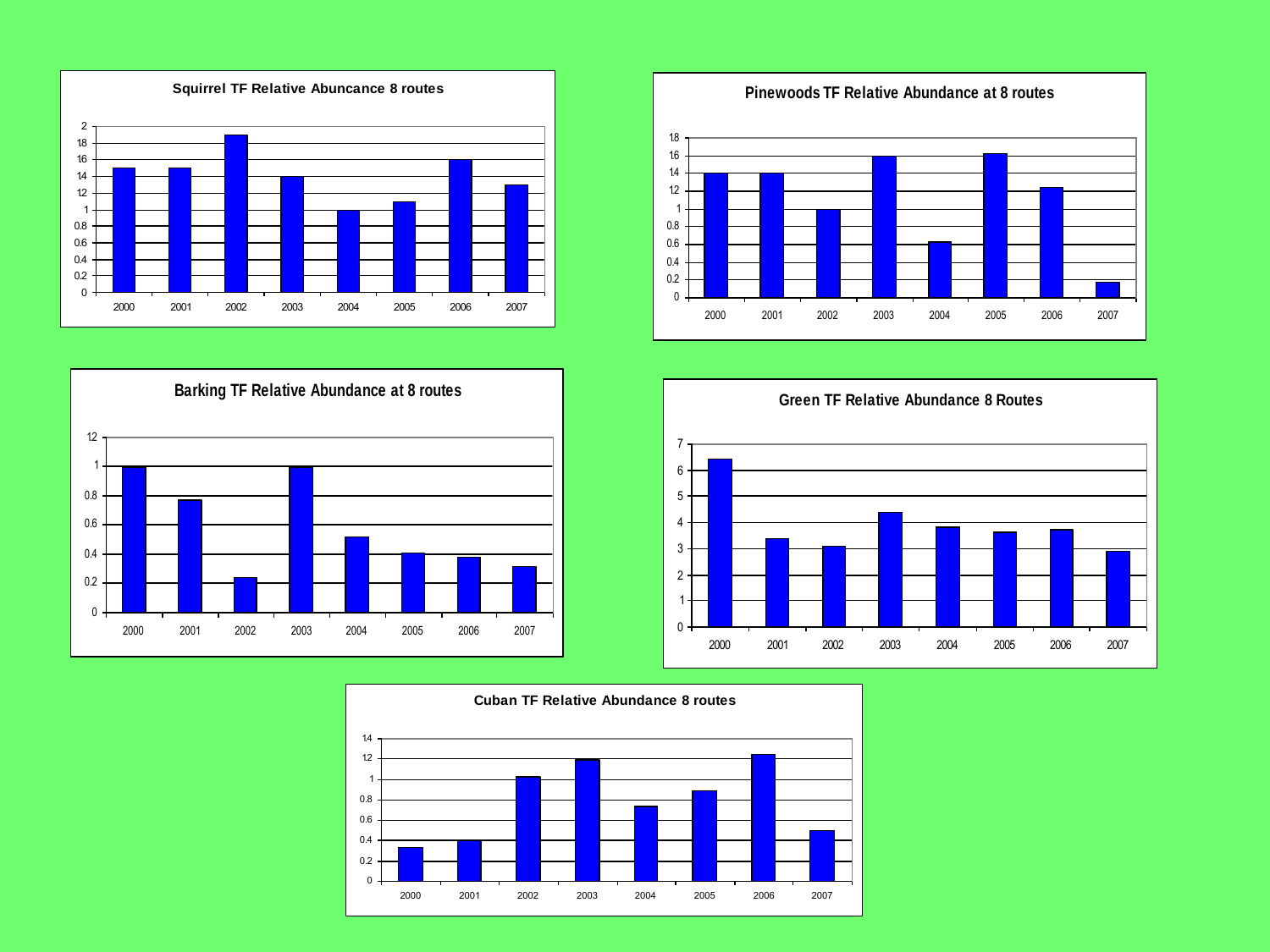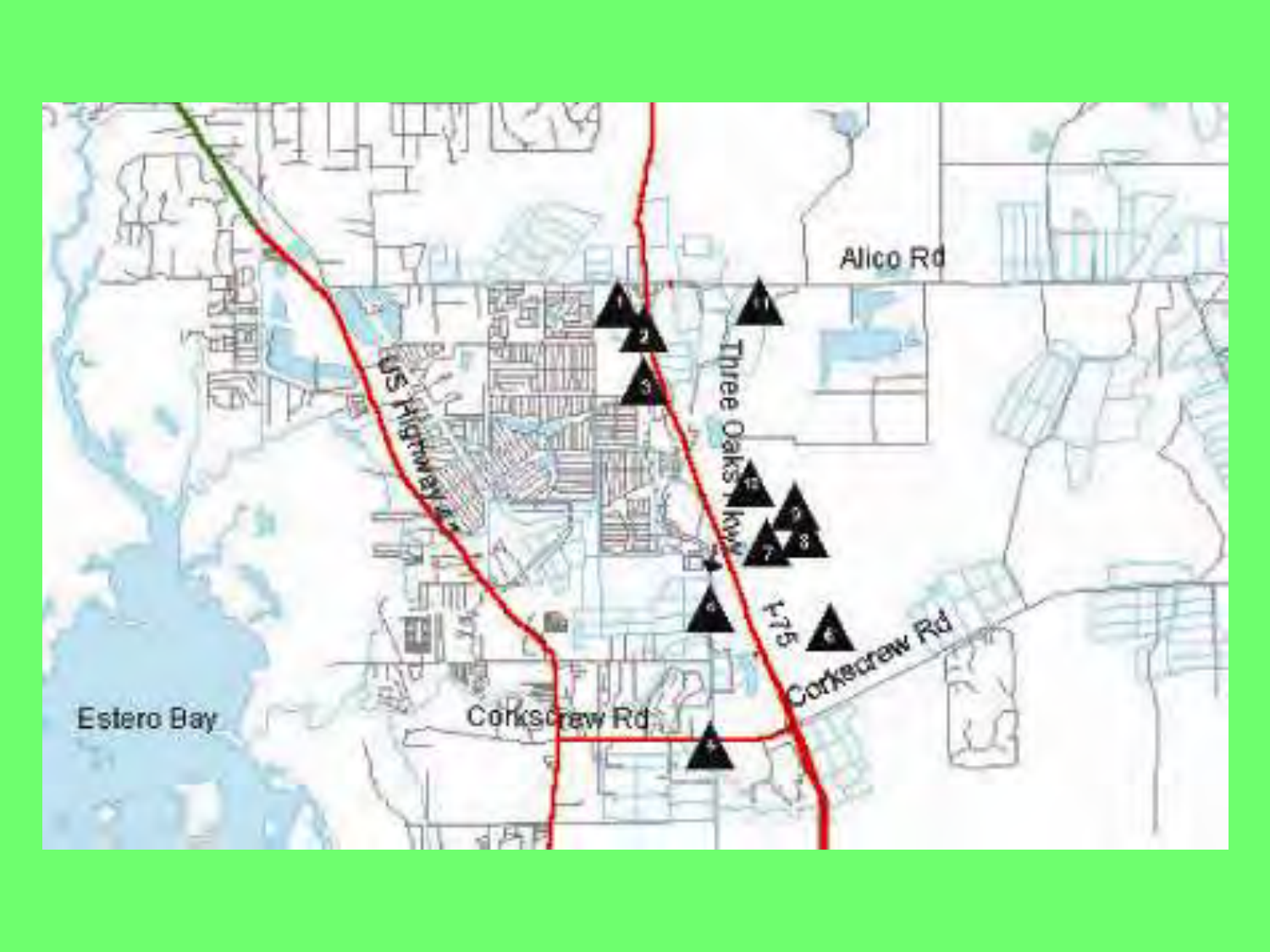#### **Species Richness Route 7**

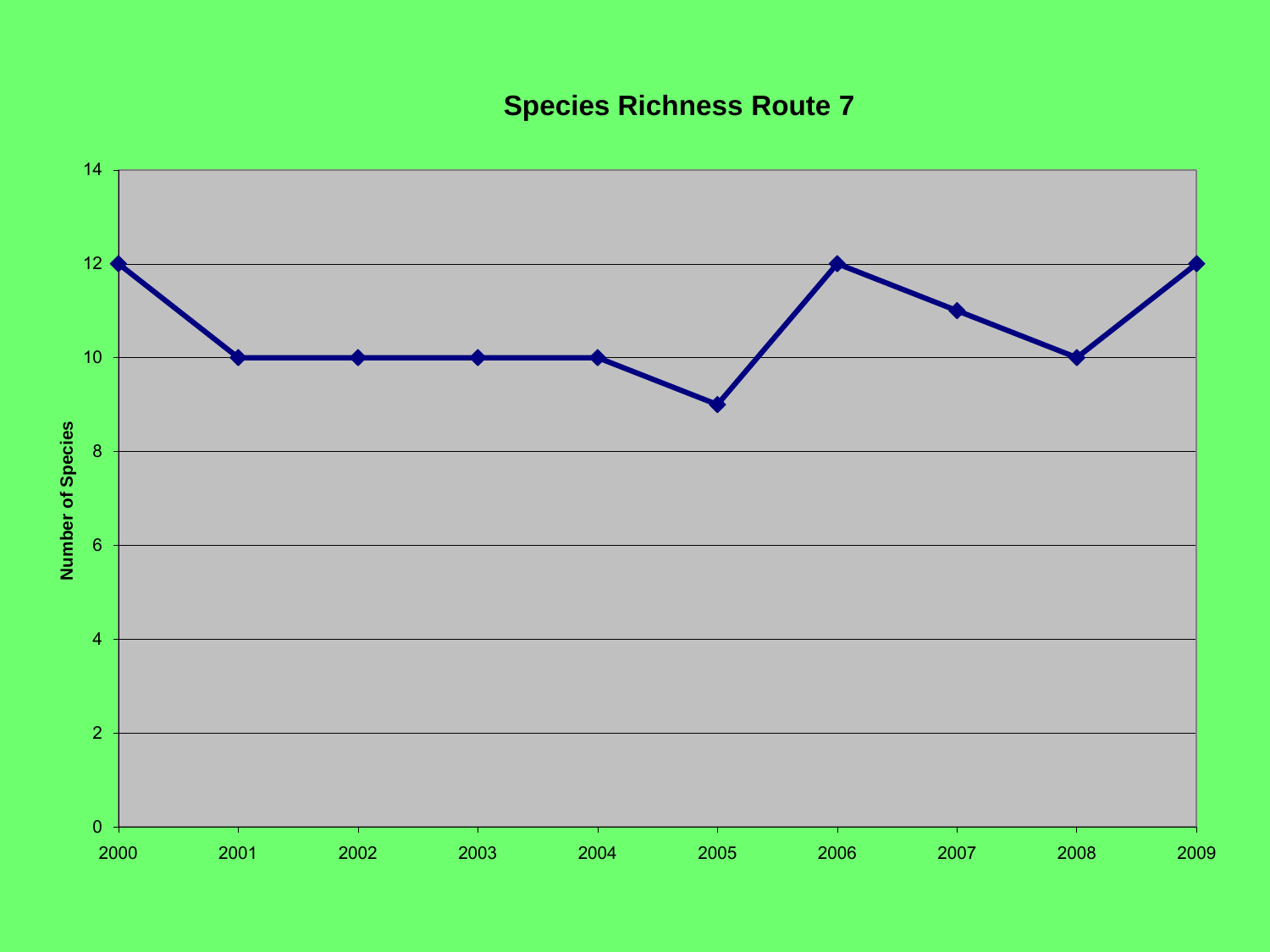#### **Percent of total relative abundance due to exotics**

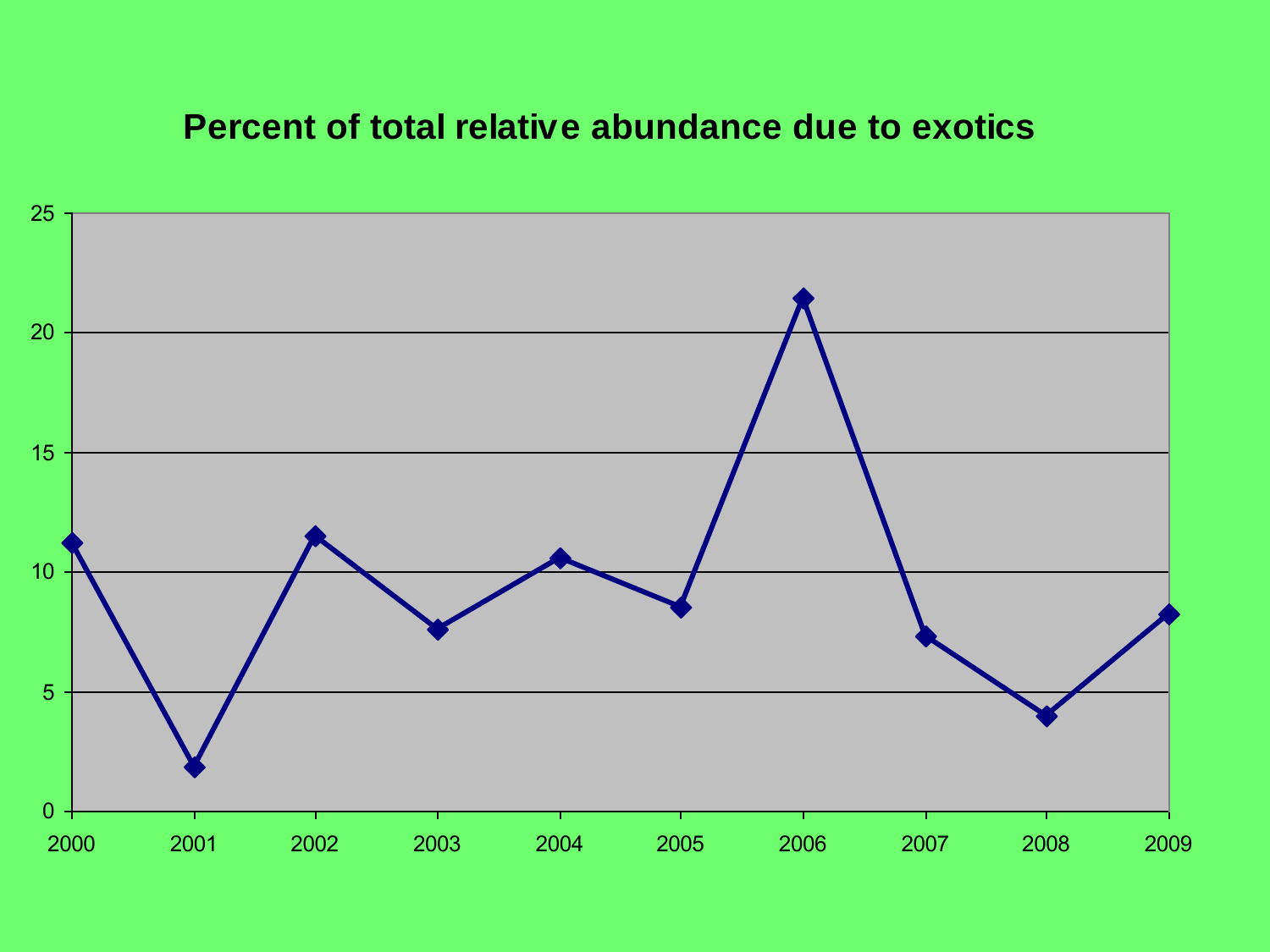## Route 7 2000 - 2009







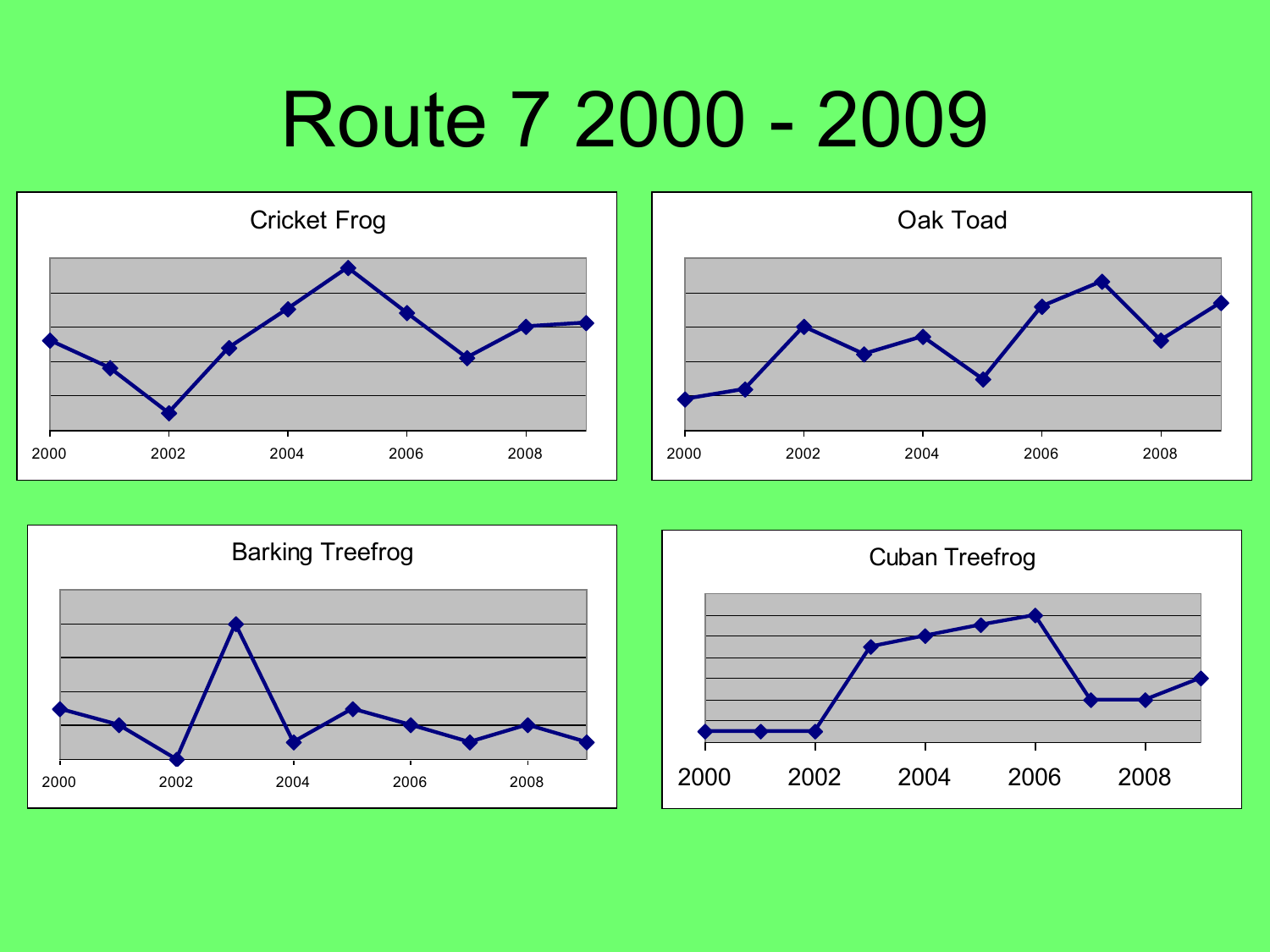# **Summary**

- Frog populations fluctuate
- Overall frog populations are doing OK
- • BUT we are documenting loss of species from some place on the lndscape
- Developing a site decreases the frog community
- Increase in exotic frogs
- Need for on-going monitoring
- Need for volunteer help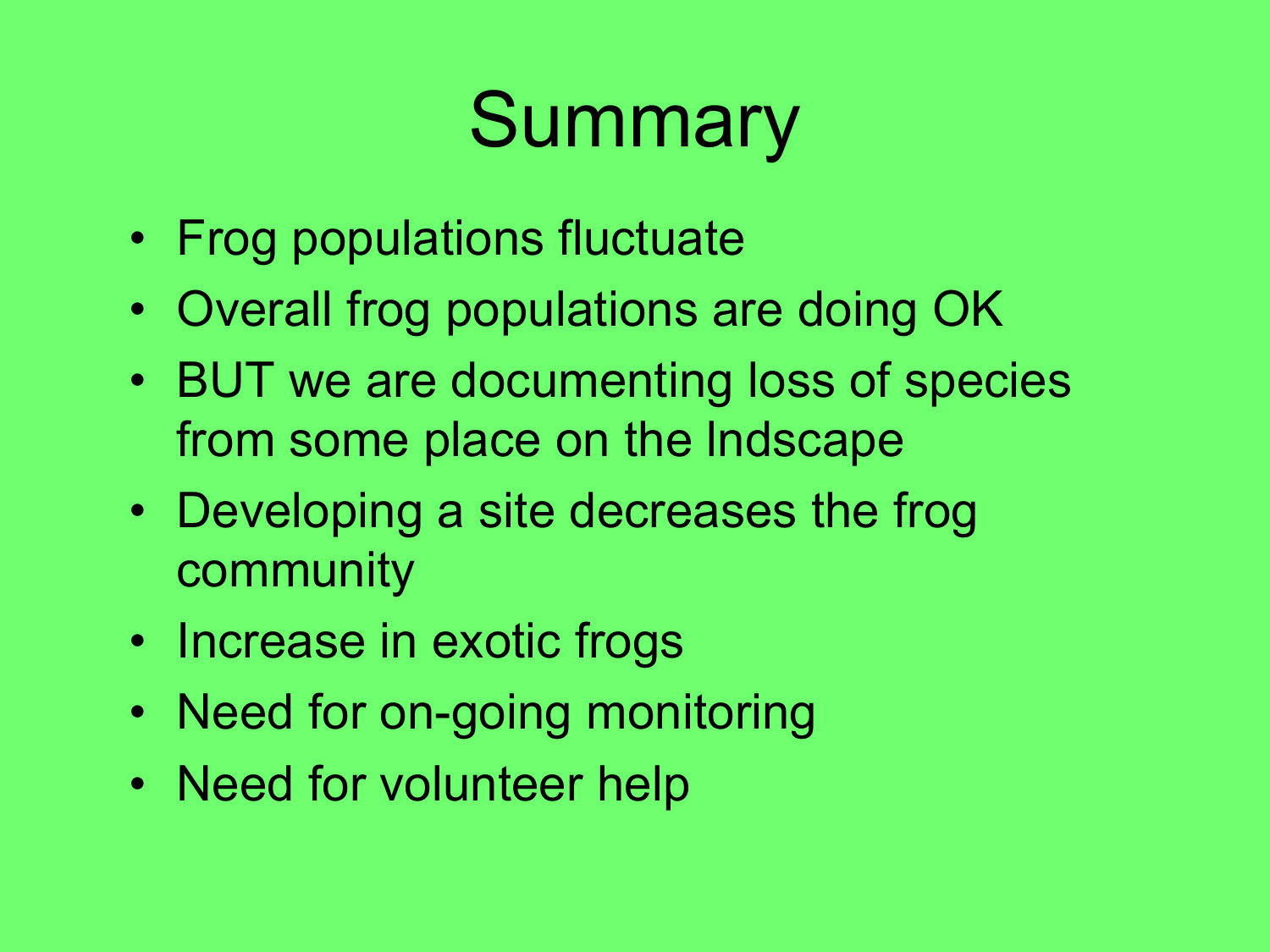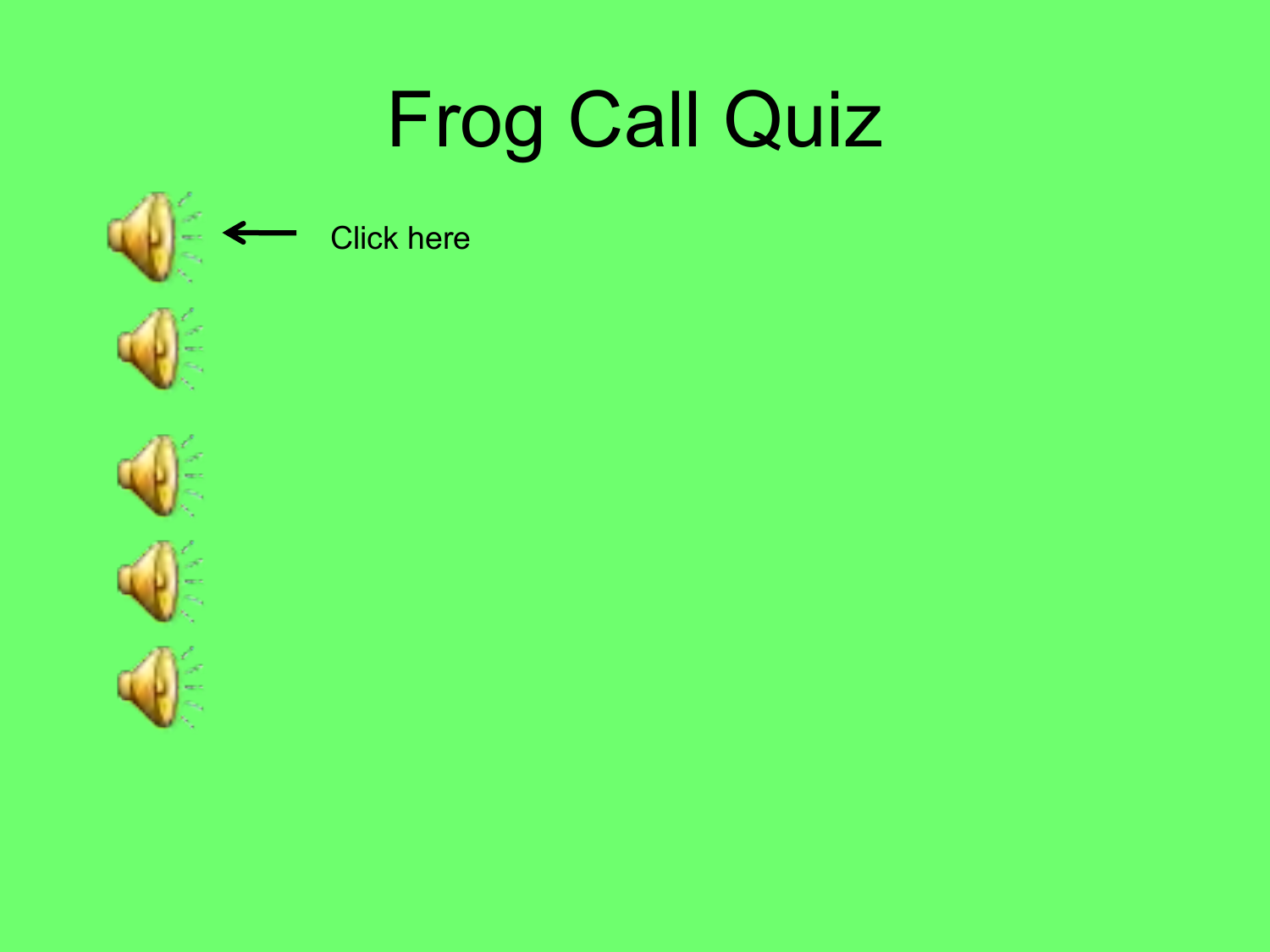

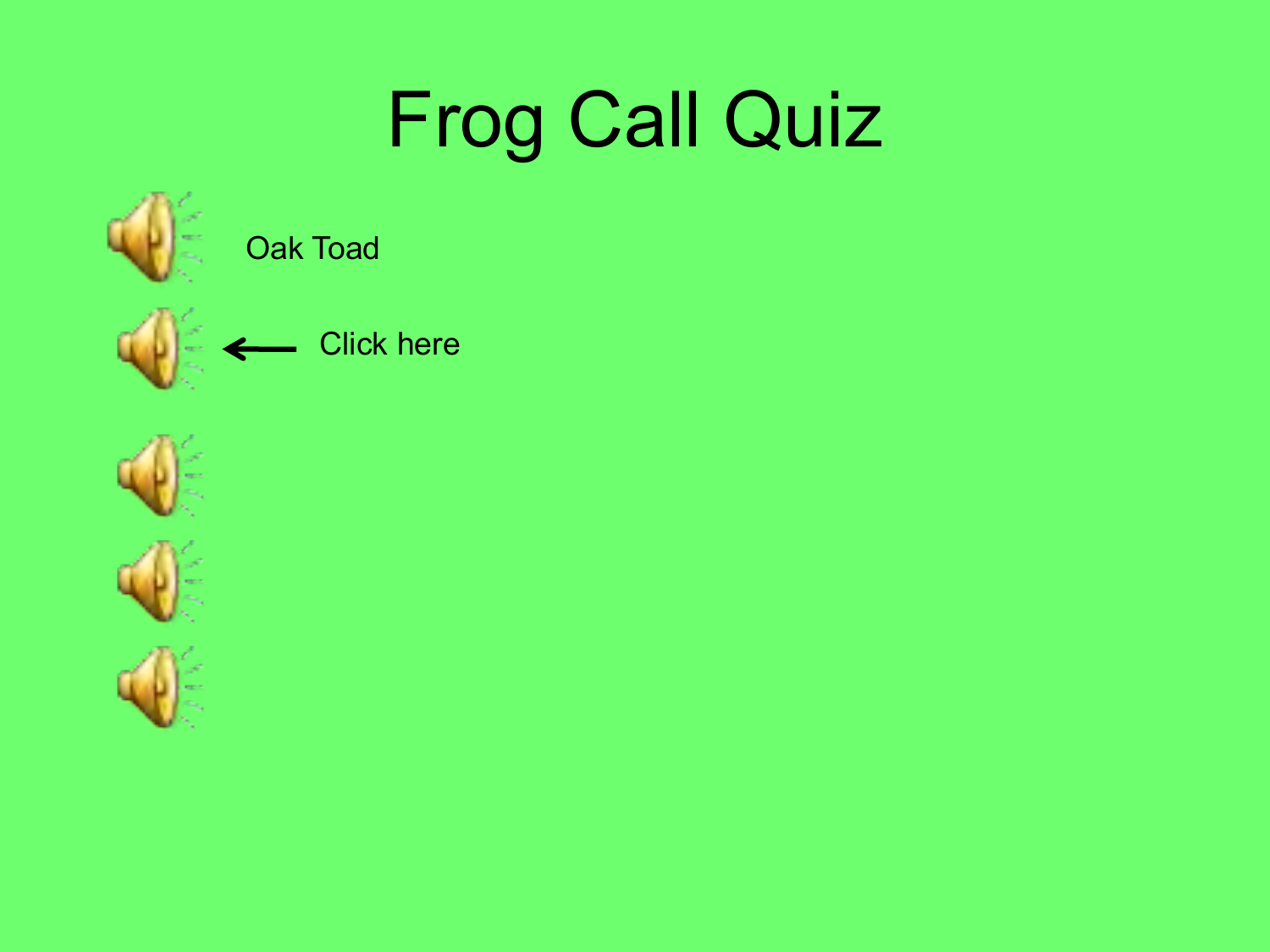

### Oak Toad



Cricket Frog

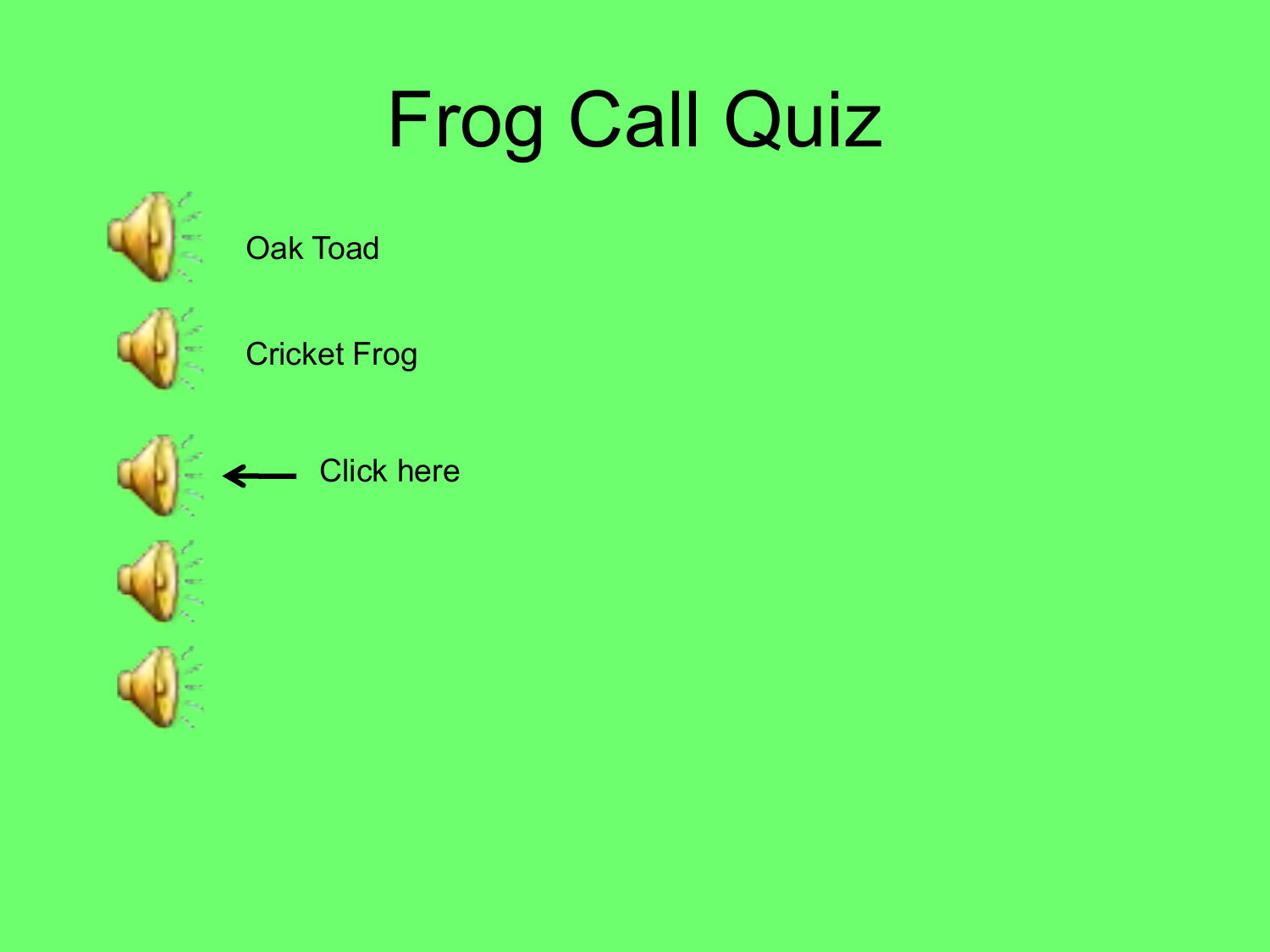

### Oak Toad



Cricket Frog



Cuban Treefrog

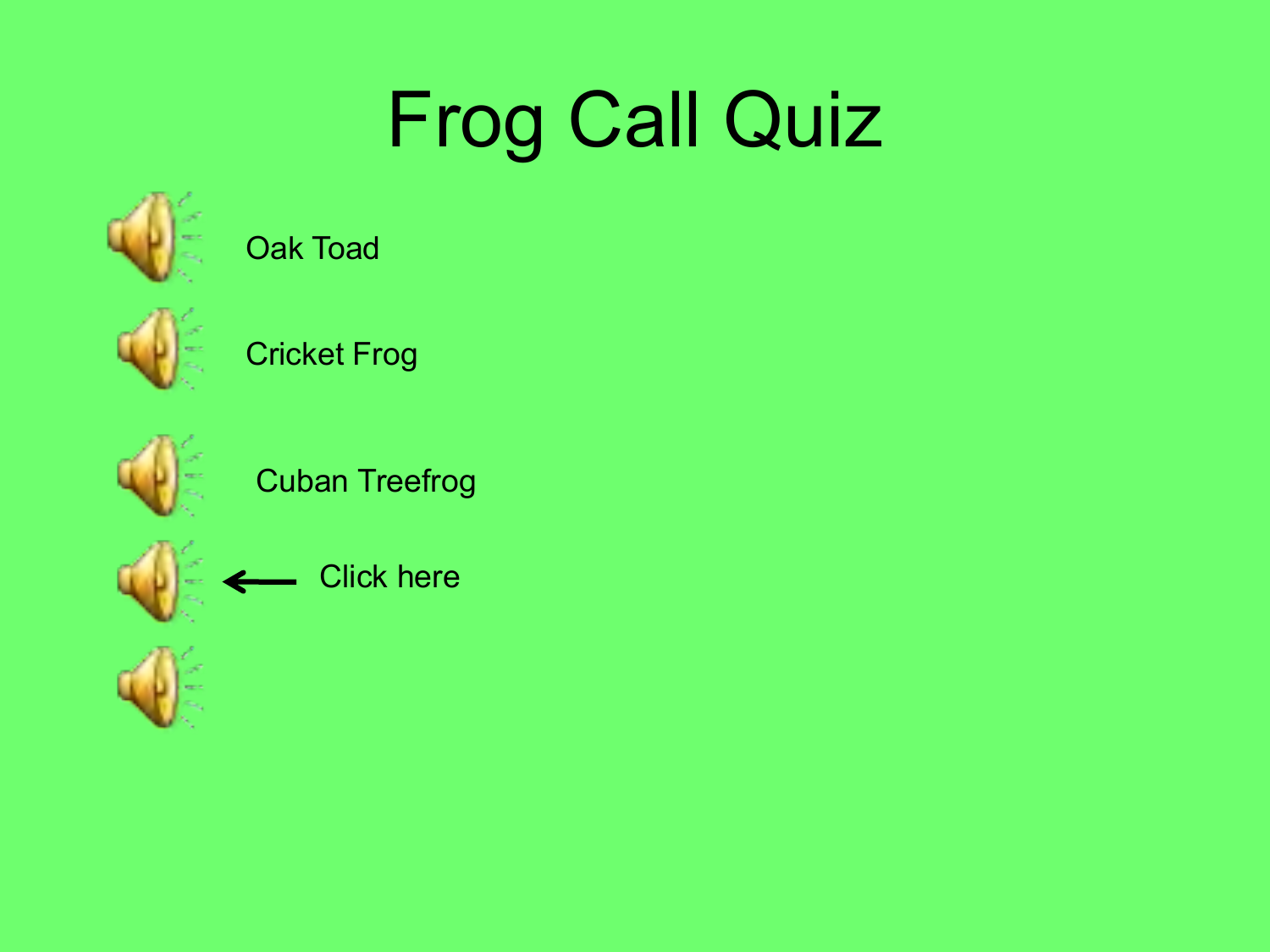

### Oak Toad



Cricket Frog



Cuban Treefrog



Squirrel Treefrog